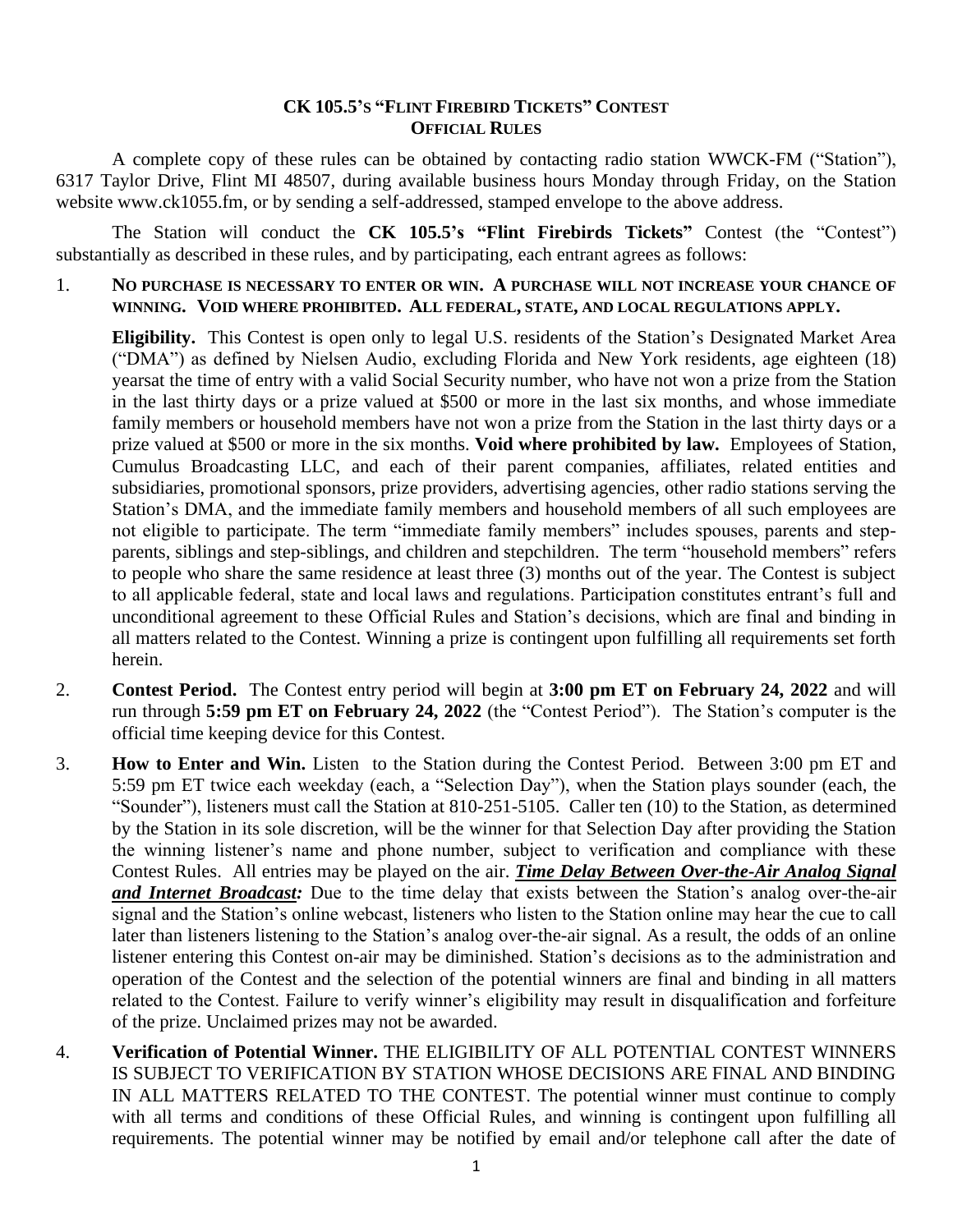random drawing and/or winner determination. The potential winner will be required to sign and return to Station, within three (3) days of the date notice is sent, an affidavit of eligibility and a liability/publicity release (except where prohibited) to claim the prize, if applicable. A winner who returns the affidavit of eligibility and liability/publicity release will be deemed to have accepted the contest prize and thereafter will not be permitted to rescind their acceptance of the prize and/or return the prize. If a potential winner cannot be contacted, fails to sign and return the affidavit of eligibility and/or the liability/publicity release within the required time period (if applicable), or if the prize or prize notification is returned as undeliverable, potential winner forfeits prize. In the event that the potential winner of a prize is disqualified for any reason, Station may award the applicable prize to an alternate winner by random drawing from among all remaining eligible entries. Unclaimed prizes may not be awarded.

5. **Prizes.** Two (2) prizes will be awarded in this Contest. Winner #1 will receive:

(a) Four (4) tickets and one (1) Parking Pass for the Flint Firebirds on February 26, 2022 at 7:00 pm ET at Dort Financial Event Center, 3501 Lapeer Road, Flint, MI 48507.

The approximate retail value ("ARV") of each prize is Seventy Dollars (**\$70).** 

Winner #2 will receive:

(a) Four (4) tickets and one (1) Parking Pass for the Flint Firebirds on February 27, 2022 at 2:00 pm ET at Dort Financial Event Center, 3501 Lapeer Road, Flint, MI 48507.

The approximate retail value ("ARV") of each prize is Seventy Dollars (**\$70).** 

## **TOTAL ARV OF ALL CONTEST PRIZES IS: ONE HUNDRED FORTY DOLLARS (\$140).**

## **For entry to the prize event), each event attendee may be required to show valid proof of vaccination against the COVID-19 virus and/or valid proof of a negative test for the COVID-19 virus within 72 hours (or such other time as the event organizers require) prior to the event.**

Winner is responsible for all taxes associated with prize receipt and/or use. Odds of winning a prize depend on a number of factors including the number of eligible entries received during the Contest Period and listeners participating at any given time.

There is no substitution, transfer, or cash equivalent for prizes, except that the Station may, in its sole discretion and to the extent permitted by law, substitute prizes of comparable value or cash. The prizes are expressly limited to the item(s) listed above and do not include taxes, gratuities or any other expenses. Any tickets and/or gift certificates/cards awarded as part of a prize will be subject to the terms and conditions set forth by the issuer and are valid only on the date(s) printed on the tickets or gift certificates/cards. Other restrictions may apply.

If any prize or a portion of any prize is postponed, cancelled, or otherwise unavailable due to disease, epidemic, pandemic, quarantine, any acts of government and/or any reason that is beyond the control of Station or any Sponsor, then no substitution shall be provided. Station and any Sponsors make no representation or warranty about the safety of any prize. By accepting and using a prize, each winner acknowledges and assumes all risks of accepting and using the prize, and any other the risks associated with the prize.

6. **Entry Conditions and Release.** By entering, each entrant agrees to: (a) comply with and be bound by these Official Rules and the decisions of the Station, which are binding and final in all matters relating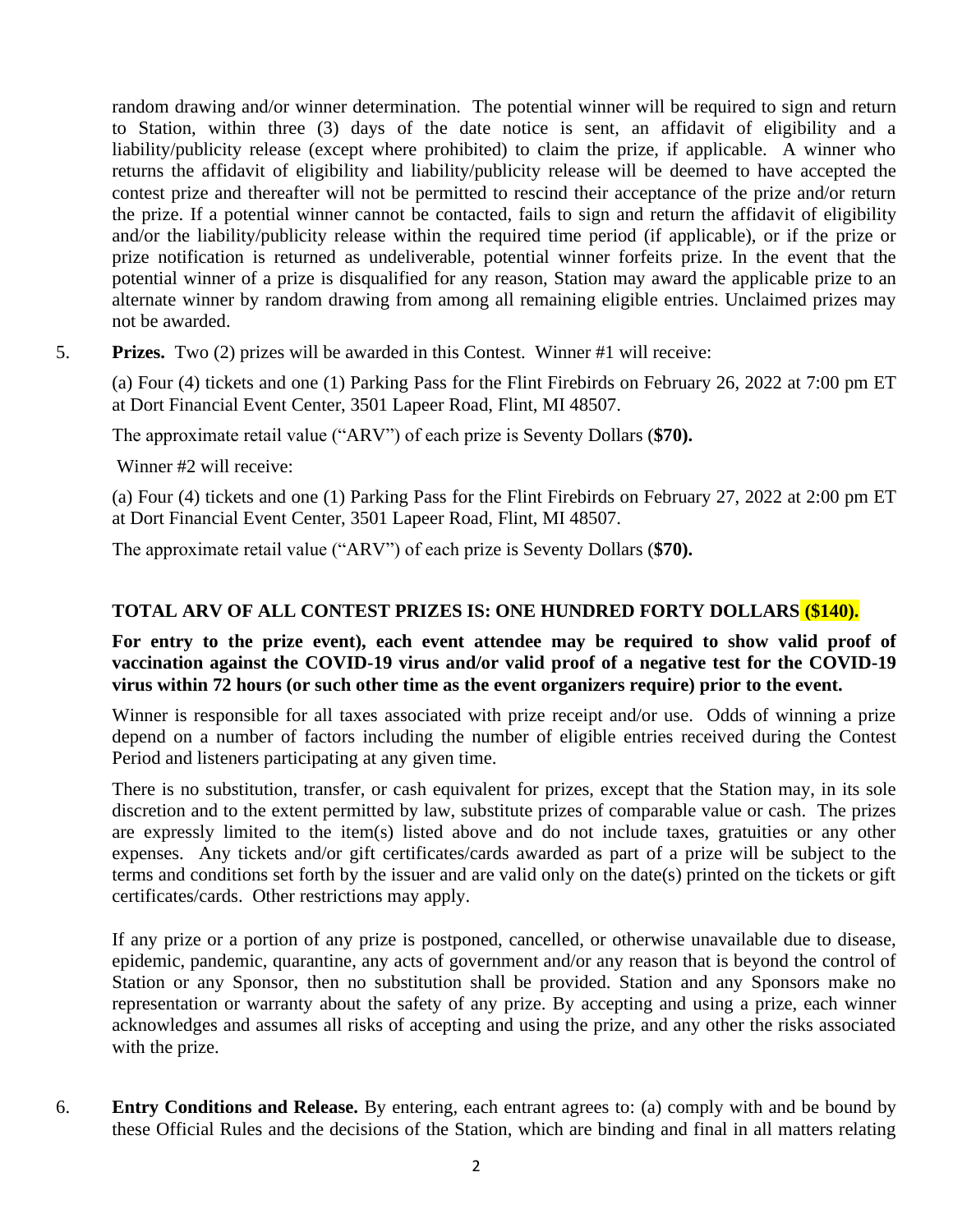to this Contest; (b) release and hold harmless Station, Cumulus Media New Holdings Inc., and each of their subsidiaries, related and affiliated companies, participating sponsors, the prize suppliers and any other organizations responsible for sponsoring, fulfilling, administering, advertising or promoting the Contest, and each of their respective past and present officers, directors, employees, agents and representatives (collectively, the "Released Parties") from and against any and all claims, expenses, and liability, including but not limited to negligence and damages of any kind to persons and property, including but not limited to invasion of privacy (under appropriation, intrusion, public disclosure of private facts, false light in the public eye or other legal theory), defamation, slander, libel, violation of right of publicity, infringement of trademark, copyright or other intellectual property rights, property damage, or death or personal injury arising out of or relating to a entrant's entry, creation of an entry or submission of an entry, participation in the Contest, acceptance or use or misuse of prize (including any travel or activity related thereto) and/or the broadcast, exploitation or use of entry; and (c) indemnify, defend and hold harmless the Released Parties from and against any and all claims, expenses, and liabilities (including reasonable attorneys' fees) arising out of or relating to an entrant's participation in the Contest and/or entrant's acceptance, use, non-use or misuse of the prize.

- 7. **Publicity.** Participation in the Contest constitutes entrant's consent to use by the Station and its agent of entrant's name, likeness, photograph, voice, opinions, entry, and/or biographical information (including hometown and state) for promotional purposes in any media, worldwide, without further payment or consideration, unless otherwise prohibited by law.
- 8. **Taxes.** All State, Local, Federal and/or other taxes, duties, tariffs, title fees, licensing fees, or other fees for prizes awarded become the sole responsibility of the winner. All those who win a prize or prizes valued \$600 or more in any given year will be issued an IRS Form 1099 to report their winnings.
- 9. **General Conditions.** Station reserves the right to cancel, suspend and/or modify the Contest, or any part of it, if any fraud, technical failures or any other factor beyond Station's reasonable control impairs the integrity or proper functioning of the Contest, as determined by Station in its sole discretion. Station reserves the right in its sole discretion to disqualify any individual it finds to be tampering with the entry process or the operation of the Contest or to be acting in violation of these Official Rules or acting in an unsportsmanlike or disruptive manner. Any attempt by any person to deliberately undermine the legitimate operation of the Contest may be a violation of criminal and civil law, and, should such an attempt be made, Station reserves the right to seek damages from any such person to the fullest extent permitted by law. Station's failure to enforce any term of these Official Rules shall not constitute a waiver of that provision.
- 10. **Limitations of Liability.** The Released Parties are not responsible for: (a) any incorrect or inaccurate information, whether caused by Station, entrants, printing errors or by any of the equipment or programming associated with or utilized in the Contest; (b) technical failures of any kind, including but not limited to malfunctions, interruptions, or disconnections in phone lines or network hardware or software; (c) unauthorized human intervention in any part of the entry process or the Contest; (d) technical or human error that may occur in the administration of the Contest or the processing of entries; or (e) any injury or damage to persons or property that may be caused, directly or indirectly, in whole or in part, from entrant's participation in the Contest or receipt or use, non-use or misuse of any prize. No more than the stated number of prizes will be awarded. In event that a production, technical, programming or other error causes more than stated number of prizes as set forth in these Official Rules to be claimed, Station reserves the right to award only the stated number of prizes by a random drawing among all legitimate, unawarded, eligible prize claims.
- 11. **Disputes.** Entrant agrees that: (a) any and all disputes, claims and causes of action arising out of or connected with this Contest, or any prizes awarded, shall be resolved individually, without resort to any form of class action; (b) any and all disputes, claims and causes of action arising out of or connected